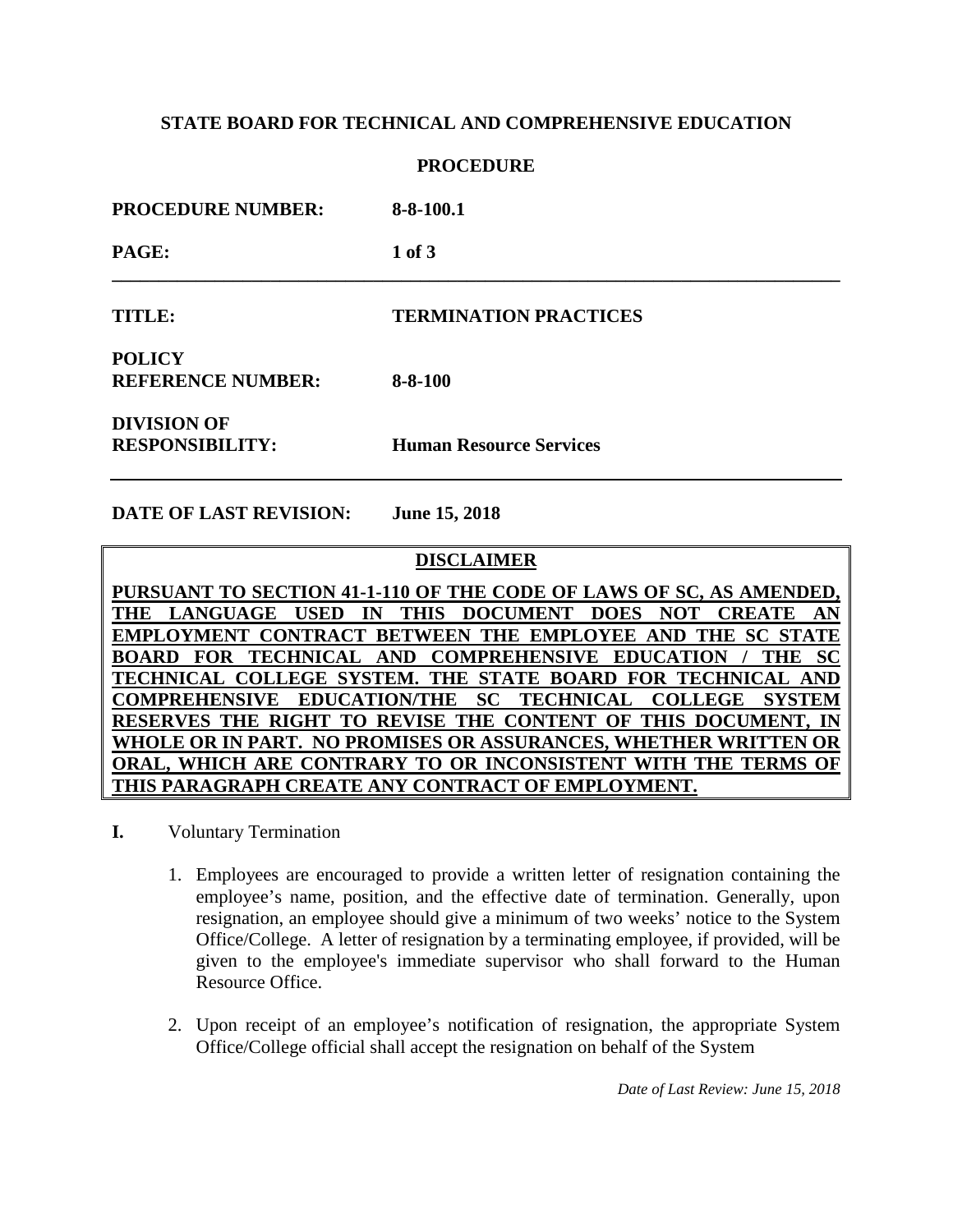### **STATE BOARD FOR TECHNICAL AND COMPREHENSIVE EDUCATION**

#### **PROCEDURE**

**\_\_\_\_\_\_\_\_\_\_\_\_\_\_\_\_\_\_\_\_\_\_\_\_\_\_\_\_\_\_\_\_\_\_\_\_\_\_\_\_\_\_\_\_\_\_\_\_\_\_\_\_\_\_\_\_\_\_\_\_\_\_\_\_\_\_\_\_\_\_\_\_\_\_\_\_\_\_**

**PROCEDURE NUMBER: 8-8-100.1 PAGE: 2 of 3**

> Office/College in the same manner as provided, whether written or oral, and an oral acceptance of a resignation should be generally confirmed in writing.

- 3. Upon receipt of a copy of the letter of resignation, a Human Resource representative will notify the employee regarding the exit interview process and will provide a termination checklist and termination questionnaire for completion.
- 4. The terminating employee will contact the Human Resource Office to schedule an exit interview to review the termination checklist (Addendum 1) and termination questionnaire (Addendum 2). The employee is encouraged to complete the termination questionnaire prior to his/her appointment with the Human Resource representative.
- 5. On the appointed date, the Human Resource representative and the terminating employee will review the termination checklist. The Human Resource representative will review the termination checklist and termination questionnaire for completion. The Human Resource representative will also answer any questions the employee may have concerning his/her personnel records and benefits.
- 6. The Human Resource representative will file the terminated employee's termination checklist and termination questionnaire in an appropriate manner. The data from the termination questionnaire will be analyzed periodically and should be used as a management tool to reduce employee turnover if problem areas are identified.
- 7. Transferring to another state agency within fifteen (15) days with no annual leave payout will not constitute a break in service.
- 8. There is no ability to rescind a resignation once it has been accepted, unless a System/College President consents.
- 9. There are no grievance rights if the employee submits a letter of resignation. If the employee resigns in lieu of termination, he or she would be considered to have submitted a voluntary resignation.
- **II.** Involuntary Termination

When an employee in a full-time employment (FTE) position has been involuntarily terminated for cause, the Human Resource representative and the terminated employee or his/her immediate supervisor, depending on the case, will do the following: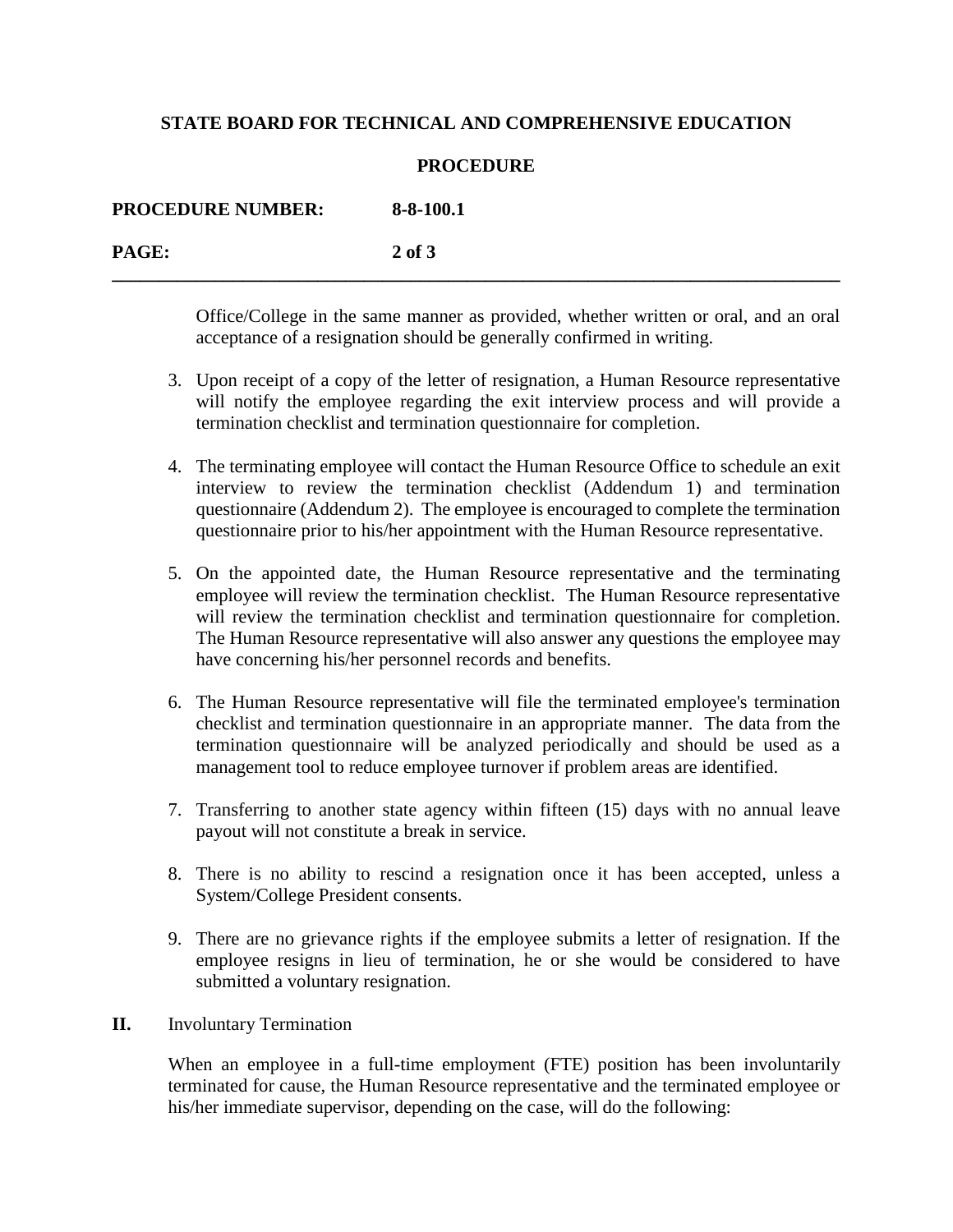### **STATE BOARD FOR TECHNICAL AND COMPREHENSIVE EDUCATION**

#### **PROCEDURE**

**PROCEDURE NUMBER: 8-8-100.1**

**PAGE: 3 of 3 \_\_\_\_\_\_\_\_\_\_\_\_\_\_\_\_\_\_\_\_\_\_\_\_\_\_\_\_\_\_\_\_\_\_\_\_\_\_\_\_\_\_\_\_\_\_\_\_\_\_\_\_\_\_\_\_\_\_\_\_\_\_\_\_\_\_\_\_\_\_\_\_\_\_\_\_\_\_**

- 1. The Human Resource representative should complete a termination checklist (Addendum 1) which specifies the reason for dismissal. The Human Resource representative will file the checklist in an appropriate manner.
- 2. The Human Resource representative should analyze the data from the involuntary termination checklists periodically and provide any significant findings to the System/College President or designee.
- 3. Employees who have attained covered status may access the State Employee Grievance Process. (See Procedure 8-6-100.1). Employees who are still in probationary status do not have grievance rights. (See Procedure 8-6-100.1)
- **III.** Temporary & Temporary Grant Separations

For termination of employment for persons occupying temporary or temporary grant positions, see Procedures 8-7-100.2 and 8-2-108.1.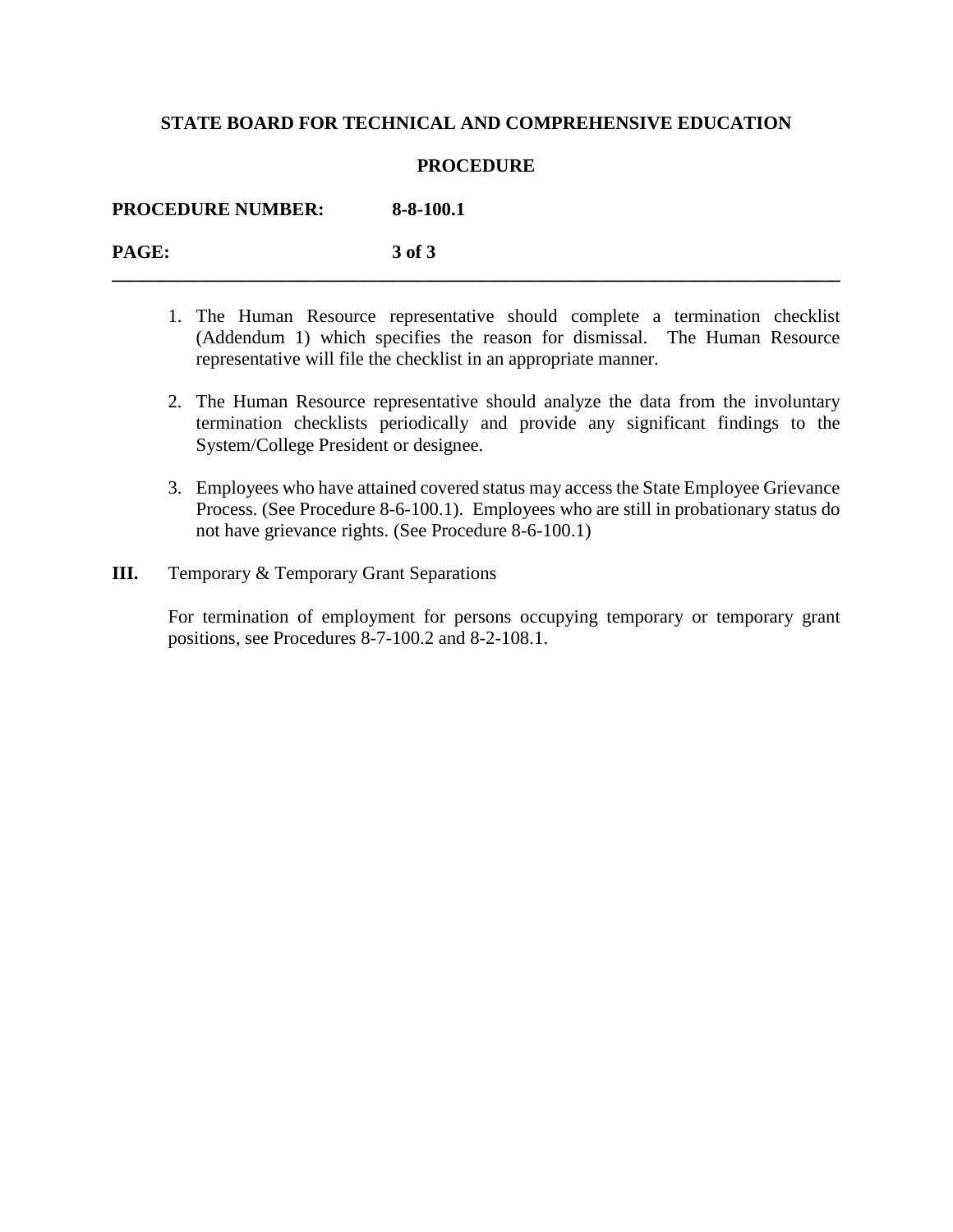# **ADDENDUM 1 (SAMPLE)**

A termination checklist will ensure that the employee has been briefed on his/her termination of benefits and that all property and records of the institution have been returned. Actual format and practices may vary from college to college based on varying conditions and needs.

|         | <b>TERMINATION CHECKLIST</b>                                                                                                                                                                                                         |  |
|---------|--------------------------------------------------------------------------------------------------------------------------------------------------------------------------------------------------------------------------------------|--|
| PART I  |                                                                                                                                                                                                                                      |  |
|         |                                                                                                                                                                                                                                      |  |
|         | Termination Date                                                                                                                                                                                                                     |  |
|         |                                                                                                                                                                                                                                      |  |
| PART II |                                                                                                                                                                                                                                      |  |
|         | Phone <u>and the set of the set of the set of the set of the set of the set of the set of the set of the set of the set of the set of the set of the set of the set of the set of the set of the set of the set of the set of th</u> |  |
|         |                                                                                                                                                                                                                                      |  |
|         |                                                                                                                                                                                                                                      |  |
|         | Pay accumulated annual leave: Yes ______ No______                                                                                                                                                                                    |  |
|         | Amount: Hours \$                                                                                                                                                                                                                     |  |
|         | Donate unused leave: Annual/Faculty Non-Work: Hours:_____________________________                                                                                                                                                    |  |
|         | Sick: Hours: $\frac{\ }{}$ $\frac{\ }{s}$                                                                                                                                                                                            |  |
|         |                                                                                                                                                                                                                                      |  |
|         | Insurance conversion: Yes____ No____ Transfer: Yes____ No____                                                                                                                                                                        |  |
|         | COBRA Information: Yes _______ No ______                                                                                                                                                                                             |  |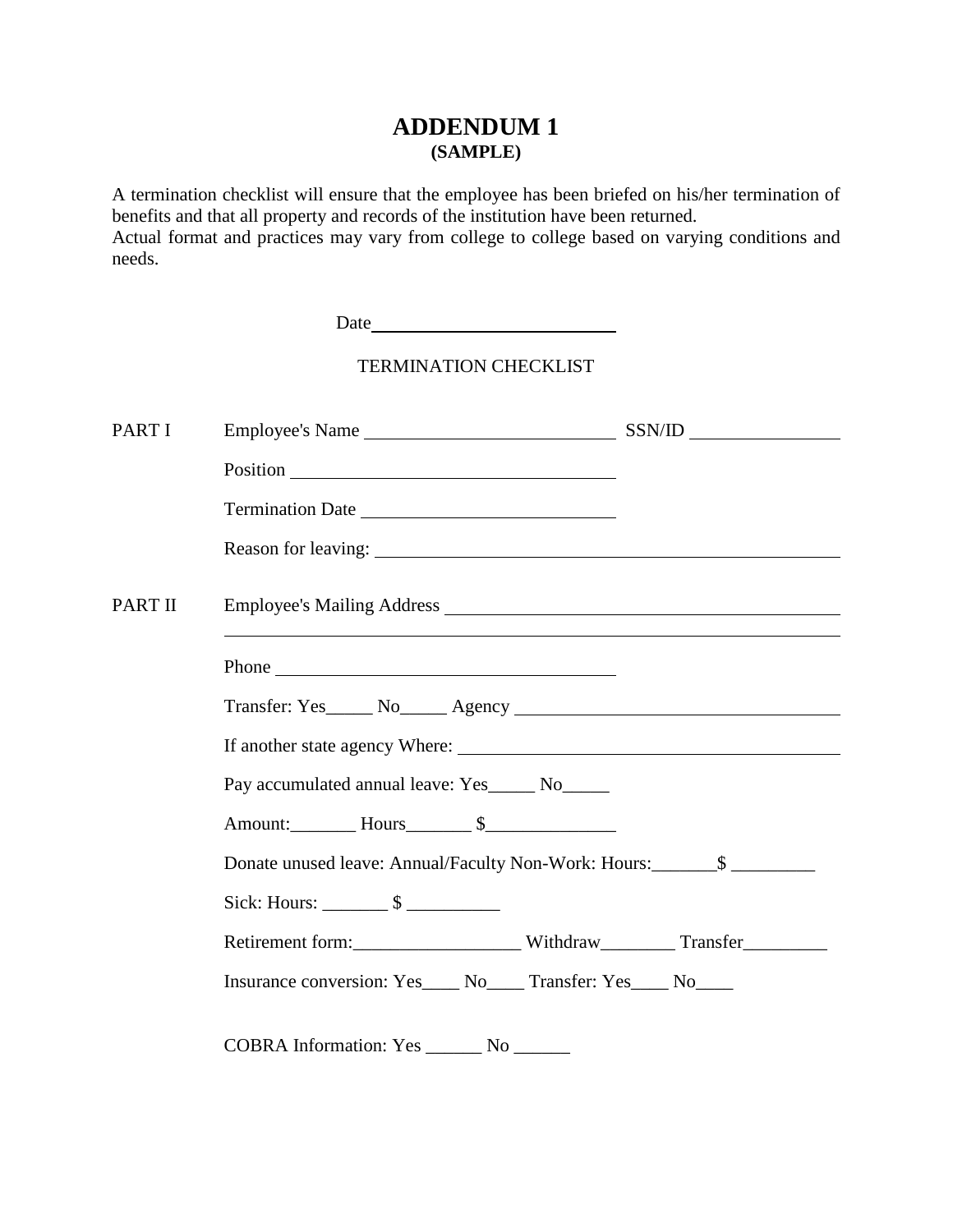## **ADDENDUM 1 (SAMPLE)**

|                         | Security keys and identification badges returned: Yes____ No____ N/A___ * |  |   |
|-------------------------|---------------------------------------------------------------------------|--|---|
|                         |                                                                           |  |   |
|                         |                                                                           |  | ∗ |
| PART III                | (For Institutional Use)                                                   |  |   |
|                         |                                                                           |  |   |
|                         |                                                                           |  |   |
|                         |                                                                           |  |   |
|                         |                                                                           |  |   |
|                         |                                                                           |  |   |
|                         |                                                                           |  |   |
|                         |                                                                           |  |   |
|                         |                                                                           |  |   |
|                         | Committee files                                                           |  |   |
|                         |                                                                           |  |   |
| Interviewer's Signature |                                                                           |  |   |

\* These items may or may not be collected by the interviewer. It will be necessary for the System Office/College to ensure that items issued to the employee are collected and accounted for on or before the employee's last day.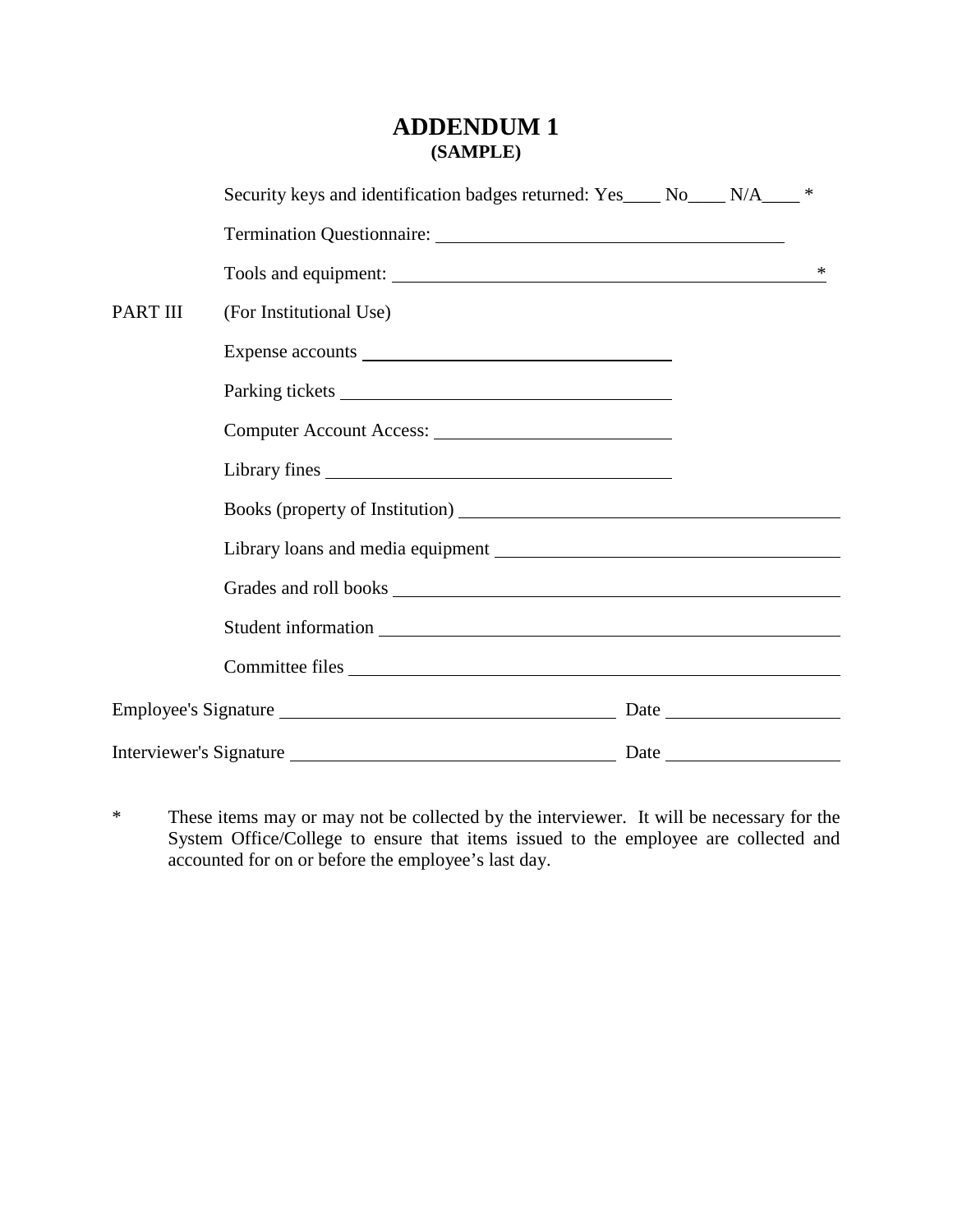## **ADDENDUM 2 (SAMPLE)**

A termination questionnaire is designed to obtain the reason for separation, employee's opinions about his or her job, and the employee's overall opinions of the college or agency. The Human Resource office should summarize data from the questionnaire periodically to determine if potential problem areas exist that might cause excessive turnover in personnel. Actual format and practices may vary from college to college based on varying conditions and needs.

### TERMINATION QUESTIONNAIRE

| the duties and responsibilities of your job clearly explained to you?     |                             |  |  |
|---------------------------------------------------------------------------|-----------------------------|--|--|
|                                                                           |                             |  |  |
|                                                                           |                             |  |  |
| Which of the following factors contributed toward your decision to leave? |                             |  |  |
| () Commuting distance                                                     | () Mutual agreement         |  |  |
| () Compensation                                                           | () Personal reasons         |  |  |
| () Family problems                                                        | () Promotional opportunity  |  |  |
| () Fellow employees                                                       | () Retirement               |  |  |
| () Health reasons                                                         | () Return to school         |  |  |
| () Hours                                                                  | () State policies           |  |  |
| () Illness in family                                                      | () Supervision              |  |  |
| () Inadequate training                                                    | () To take care of children |  |  |
| () Location                                                               | or housekeeping             |  |  |
| () Marriage                                                               | () Transportation problems  |  |  |
| () Maternity                                                              | () Type of work             |  |  |

- ( ) Military reasons ( ) Working conditions
	- ( ) Other
	-
- 3. If you have accepted another position, will you be performing the same type of work?  $Yes$  No If no, please specify
- 4. Does your new position offer you:

| YES NO                 |                     | YES NO                                          |                 |
|------------------------|---------------------|-------------------------------------------------|-----------------|
|                        | () () Better future |                                                 | $()$ () Less st |
| ( )                    | () Better hours     | $\left( \begin{array}{ccc} \end{array} \right)$ | () Return       |
| $\left( \quad \right)$ | $( )$ Higher pay    | $\left( \begin{array}{ccc} \end{array} \right)$ | () Other        |

#### YES NO YES NO

- ( ) ( ) Less strenuous work
	- $( )$  ( ) Return to former trade
		-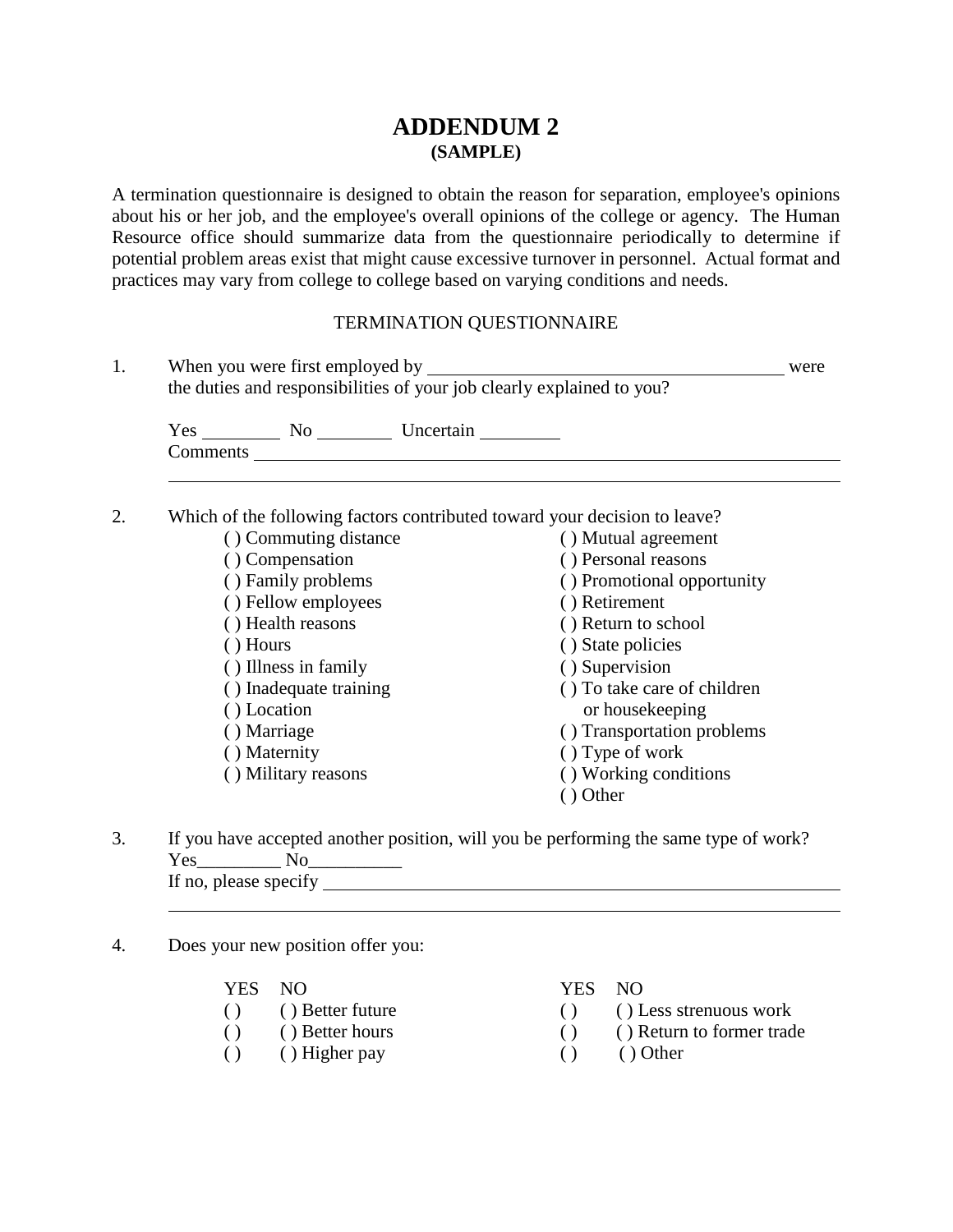# **ADDENDUM 2 (SAMPLE)**

|                                   |                                                                     | What did you like most about your job or department? ___________________________ |
|-----------------------------------|---------------------------------------------------------------------|----------------------------------------------------------------------------------|
|                                   |                                                                     |                                                                                  |
|                                   |                                                                     |                                                                                  |
|                                   |                                                                     |                                                                                  |
|                                   |                                                                     |                                                                                  |
|                                   |                                                                     |                                                                                  |
|                                   | Did you feel your efforts made an important contribution:           |                                                                                  |
| (a) to the System Office/College? |                                                                     |                                                                                  |
|                                   | 1. () Almost always 2. () Sometimes<br>4. () Never 5. () Don't know | 3. () Seldom                                                                     |
| (b) to your Department?           |                                                                     |                                                                                  |
|                                   | 1. () Almost always 2. () Sometimes<br>4. () Never 5. () Don't know | 3. () Seldom                                                                     |
|                                   |                                                                     |                                                                                  |
|                                   | Were you kept informed of changes in policies and practices:        |                                                                                  |
| (a) System Office/College?        |                                                                     |                                                                                  |
| $1.$ ( ) Yes                      | 2. ( ) No                                                           | 3. () Unimportant to me                                                          |
|                                   |                                                                     |                                                                                  |
| (b) in your Department?           |                                                                     |                                                                                  |